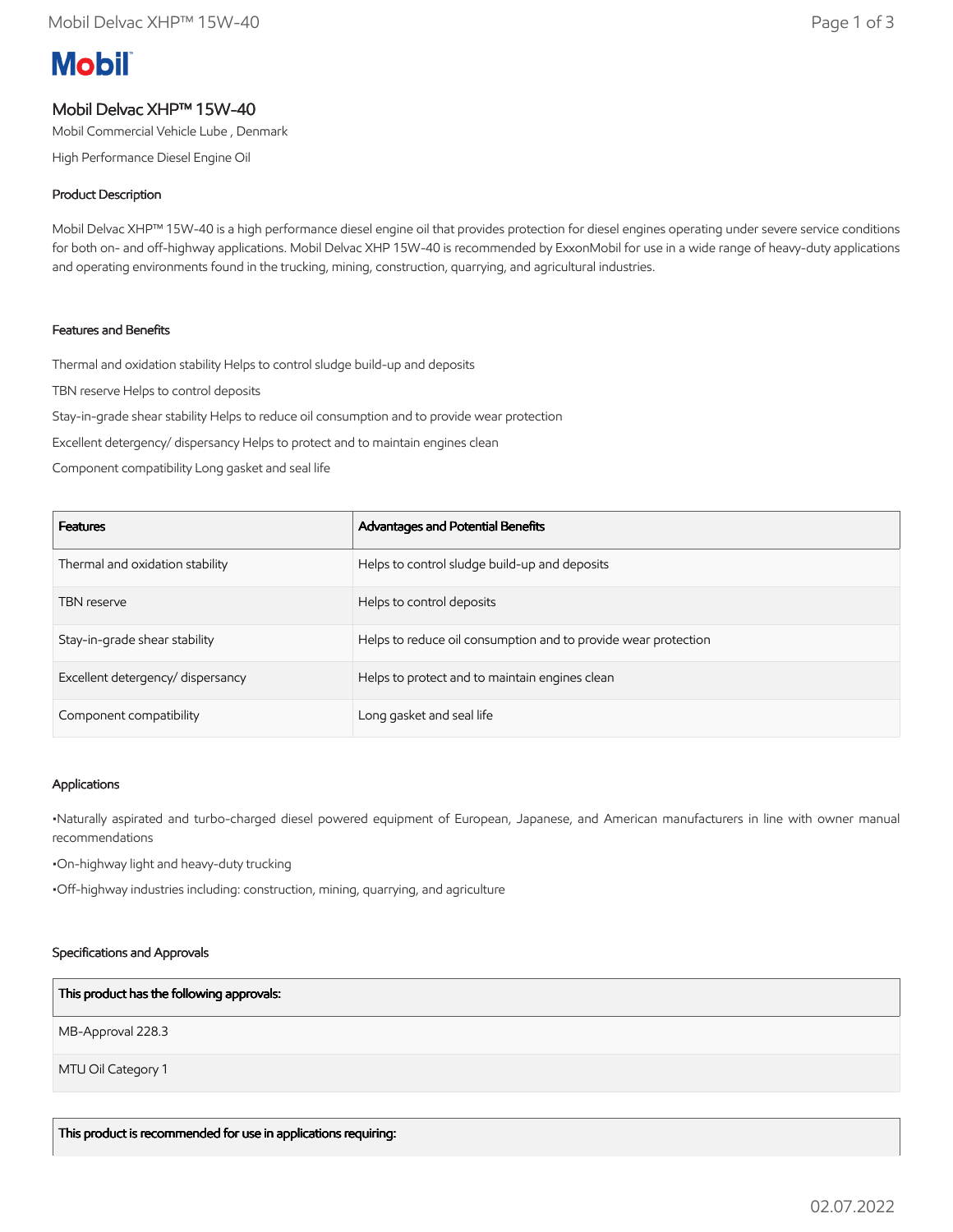$\mathbf{I}$ 

 $\blacksquare$ 

| ACEA A2<br>ACEA B <sub>2</sub><br>ACEA E3<br>API CF<br>API CF-4<br>API CG-4<br>RENAULT TRUCKS RLD<br>RENAULT TRUCKS RLD-2<br>VOLVO VDS-2 | This product is recommended for use in applications requiring: |
|------------------------------------------------------------------------------------------------------------------------------------------|----------------------------------------------------------------|
|                                                                                                                                          |                                                                |
|                                                                                                                                          |                                                                |
|                                                                                                                                          |                                                                |
|                                                                                                                                          |                                                                |
|                                                                                                                                          |                                                                |
|                                                                                                                                          |                                                                |
|                                                                                                                                          |                                                                |
|                                                                                                                                          |                                                                |
|                                                                                                                                          |                                                                |

This product meets or exceeds the requirements of the following industry specification:

API SJ

# Properties and Specifications

| Property                                                               |            |
|------------------------------------------------------------------------|------------|
| Grade                                                                  | SAE 15W-40 |
| Specific Gravity, 15 C/15 C, ASTM D4052                                | 0.88       |
| Kinematic Viscosity @ 40 C, mm2/s, ASTM D445                           | 106        |
| Kinematic Viscosity @ 100 C, mm2/s, ASTM D445                          | 14.5       |
| Ash, Sulfated, mass%, ASTM D874                                        | 1.1        |
| Pour Point, °C, ASTM D97                                               | $-27$      |
| Viscosity Index, ASTM D2270                                            | 140        |
| Cold-Cranking Simulator, Apparent Viscosity @ -20 C, mPa.s, ASTM D5293 | 6150       |
| Total Base Number, mgKOH/g, ASTM D2896                                 | 10         |

#### Health and safety

Health and Safety recommendations for this product can be found on the Material Safety Data Sheet (MSDS) @ [http://www.msds.exxonmobil.com/psims](http://www.msds.exxonmobil.com/psims/psims.aspx) /psims.aspx

All trademarks used herein are trademarks or registered trademarks of Exxon Mobil Corporation or one of its subsidiaries unless indicated otherwise.

08-2020 ExxonMobil Nordic Affiliate of ExxonMobil Nordic AS, Norway